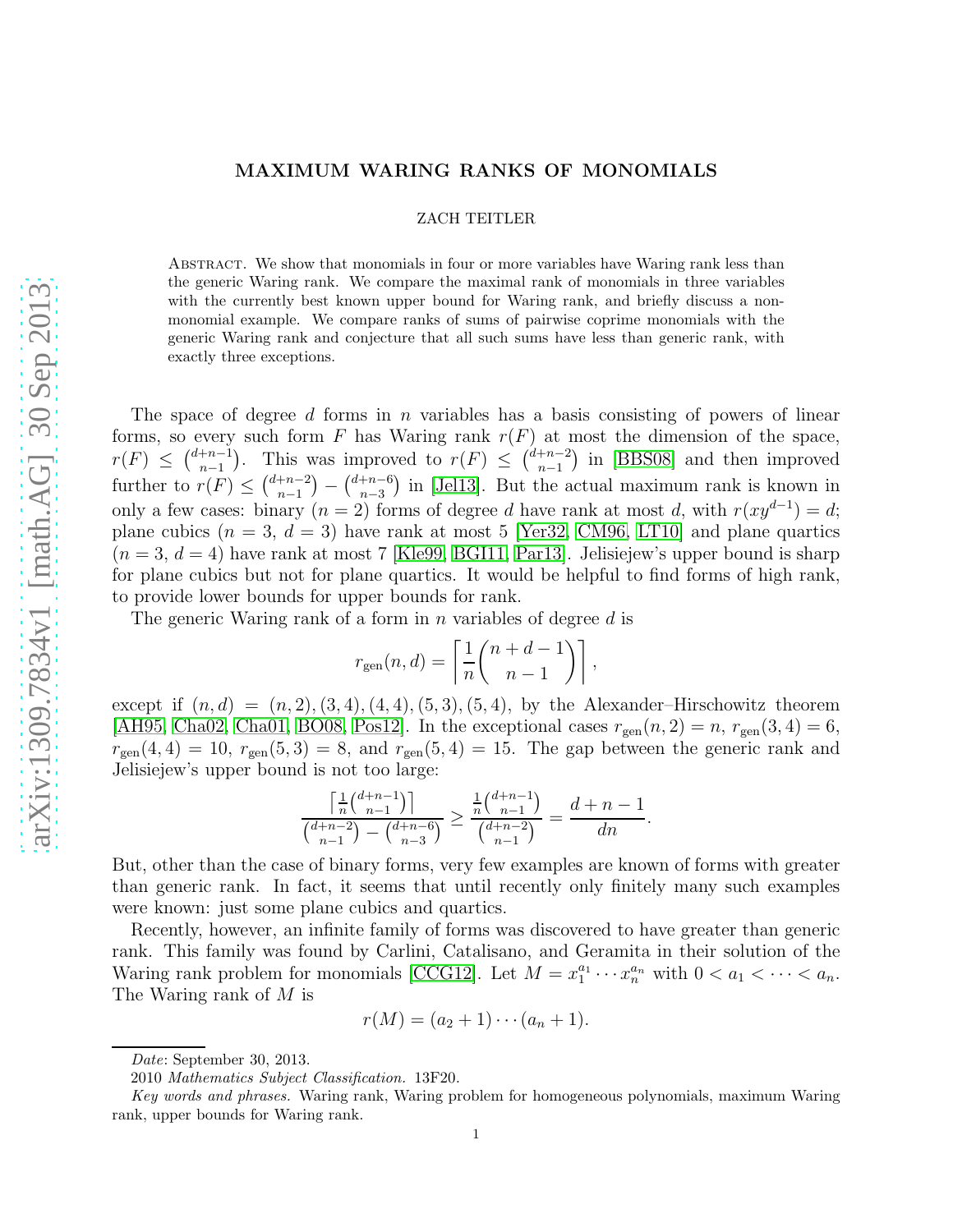Let  $d = a_1 + \cdots + a_n = \deg M$ . The rank of M is maximized when  $a_1 = 1$  and the remaining exponents  $a_2, \ldots, a_n$  are as close as possible to being equal. Explicitly, write  $d-1 = q(n-1) + s$  with  $0 \leq s < n-1$ . Then the maximum rank monomial in *n* variables of degree  $d$  is

$$
x_1 x_2^{q} \cdots x_{n-s}^{q} x_{n-s+1}^{q+1} \cdots x_n^{q+1}.
$$

This has rank approximately  $(1 + \frac{d-1}{n-1})^{n-1}$ . Asymptotically in d the maximum rank of monomials is  $d^{n-1}/(n-1)^{n-1}$ , while asymptotically the generic rank is  $d^{n-1}/n!$ . For  $n=3$ , therefore, the maximum rank of monomials is asymptotically 3/2 the generic rank. In particular there are infinitely many monomials in three variables with greater than generic rank, and in fact it easy to see that they occur in every degree  $d \geq 4$ . On the other hand for  $n > 4$  we have  $(n-1)^{n-1} > n!$ , so for  $d \gg 0$ , monomials have less than generic rank. This shows that for each  $n \geq 4$ , there are finitely many monomials with higher than generic rank. All of this was observed in [\[CCG12\]](#page-6-13).

We show here that in fact, in four or more variables there are *absolutely no* monomials with higher than generic rank. Then we compare the maximum ranks of monomials in three variables with Jelisiejew's upper bound. Next we briefly discuss a non-monomial example suggested by Jarek Buczynski. Finally we consider sums of pairwise coprime monomials, where we conjecture that all such sums have less than generic rank, with exactly three exceptions.

### 1. Ranks of monomials in four or more variables

*All* monomials in four or more variables have less than generic rank.

<span id="page-1-1"></span>**Theorem 1.** Let M be a monomial in  $n \geq 4$  variables and let  $d = \deg M > 1$ . Then  $r(M) < r_{gen}(n, d)$ .

That is, the only monomials with greater than generic rank are in three or fewer variables. We do not assume that M actually involves every variable.

*Proof.* We assume  $n \geq 4$ , so we ignore the exceptional case  $(n, d) = (3, 4)$ . First we dispose of the remaining exceptional cases. If  $d = 2$  then  $M = x_1^2$  or  $x_1x_2$ , so  $r(M) = 1$  or 2, while  $r_{gen}(n, 2) = n \ge 4 > r(M)$ . The cases  $(n, d) = (4, 4), (5, 3)$  are listed in Table [1.](#page-1-0) For  $(n, d) = (5, 4)$ , the same monomials appear as in the case  $(n, d) = (4, 4)$ , and  $r_{\text{gen}}(5, 4) = 15$ . This takes care of all the exceptional cases.

| $\, n$ |   | $d \, M$       |   | $r(M)$ generic rank |
|--------|---|----------------|---|---------------------|
|        | 4 | $x_1x_2x_3x_4$ | 8 | 10                  |
|        |   | $x_1x_2x_3^2$  | 6 | 10                  |
|        |   | $x_1x_2^3$     |   | 10                  |
|        |   | $x_1^2x_2^2$   | 3 | 10                  |
|        |   | $x_1^4$        |   | 10                  |
| 5      | 3 | $x_1x_2x_3$    |   | 8                   |
|        |   | $x_1x_2^2$     | 3 |                     |
|        |   | $x_1^3$        |   |                     |

<span id="page-1-0"></span>TABLE 1. Exceptional cases  $(4, 4)$  and  $(5, 3)$ .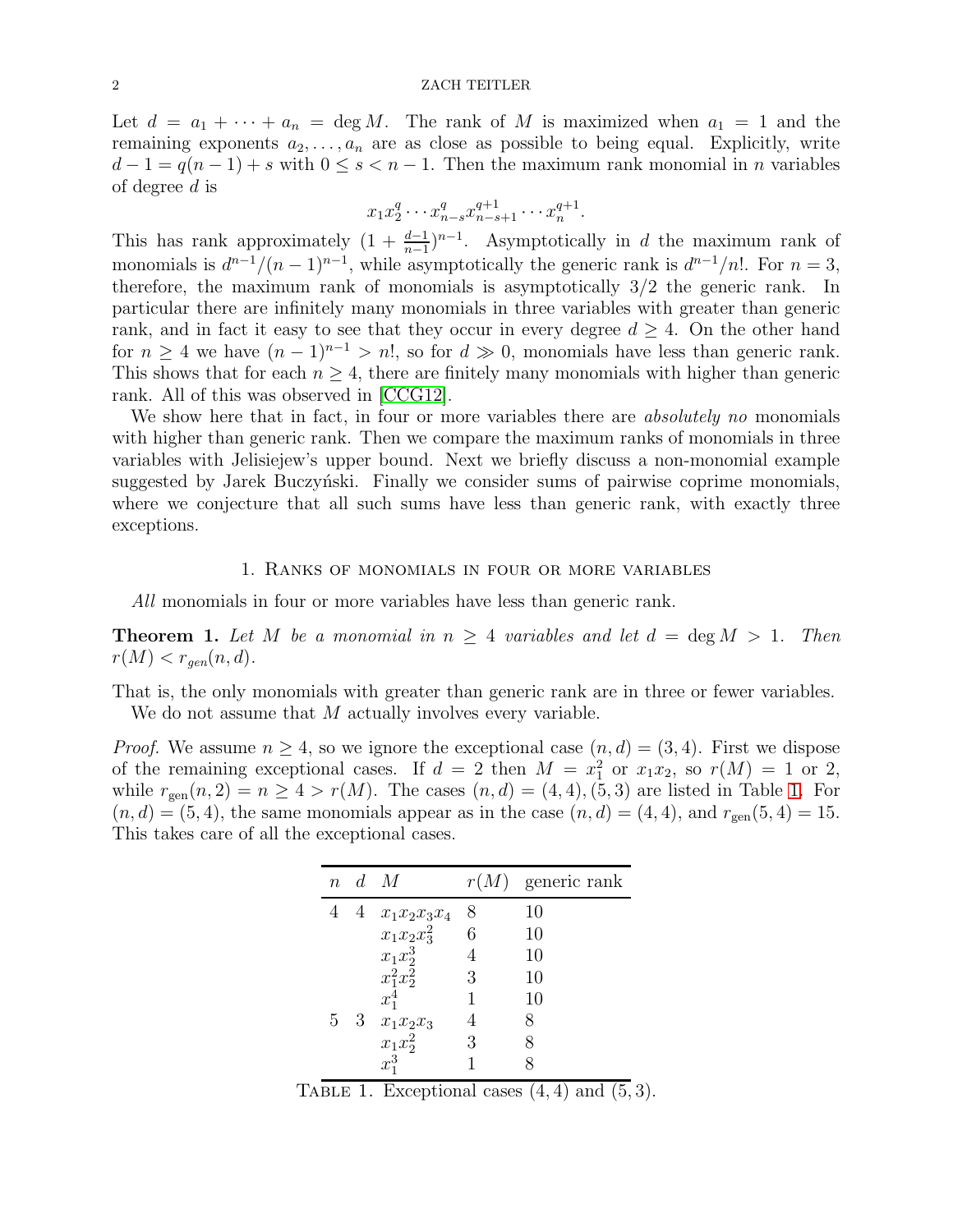Now we consider the nonexceptional case. Say  $k \leq n$  of the variables appear in  $M =$  $x_1^{a_1}$  $x_1^{a_1} \cdots x_k^{a_k}$  $\frac{a_k}{k}, 0 < a_1 < \cdots < a_k$ . Write  $M = x_1^{a_1}$  $a_1^{a_1} \cdots a_n^{a_n}$ ,  $a_{k+1} = \cdots = a_n = 0$ . By the arithmetic-geometric mean inequality,

$$
r(M) = (a_2 + 1) \cdots (a_n + 1) \le \left(\frac{a_2 + \cdots + a_n + n - 1}{n - 1}\right)^{n - 1}
$$
  
=  $\left(\frac{d + n - 1 - a_1}{n - 1}\right)^{n - 1} \le \left(\frac{d + n - 2}{n - 1}\right)^{n - 1}.$ 

We claim

$$
\left(\frac{d+n-2}{n-1}\right)^{n-1} < \frac{1}{n} \binom{n+d-1}{n-1}
$$

or equivalently

<span id="page-2-0"></span>(1) 
$$
\left(\frac{d+n-2}{d+n-1}\right)\cdots\left(\frac{d+n-2}{d+1}\right) < \frac{(n-1)^{n-1}}{n!} = \left(\frac{n-1}{n}\right)\cdots\left(\frac{n-1}{2}\right).
$$

First, if  $m, c > 0$  then  $(c+m)^2(m^2-1) < m^2((c+m)^2-1)$ , so

$$
\frac{(c+m)^2}{(c+m+1)(c+m-1)} < \frac{m^2}{(m+1)(m-1)}.
$$

Substituting  $c = d - 1$  and  $m = n - 1$ ,

$$
\left(\frac{d+n-2}{d+n-1}\right)\left(\frac{d+n-2}{d+n-3}\right) < \left(\frac{n-1}{n}\right)\left(\frac{n-1}{n-2}\right)
$$

This takes care of the first three factors on each side in [\(1\)](#page-2-0). (Here we use the hypothesis  $n \geq 4$ ; otherwise  $\frac{d+n-2}{d+n-3}$  and  $\frac{n-1}{n-2}$  are absent.) For the remaining factors,

$$
\frac{(d-1)+(n-1)}{(d-1)+a} < \frac{n-1}{a}
$$

for  $2 \le a < n-1$ . This proves [\(1\)](#page-2-0) and completes the proof.

# 2. Comparison with upper bound for rank

The maximum rank degree d monomial in three variables is  $xy^{(d-1)/2}z^{(d-1)/2}$  if d is odd or  $xy^{(d-2)/2}z^{d/2}$  if d is even, with rank either  $\left(\frac{d+1}{2}\right)$  $\frac{+1}{2}$  or  $\frac{d(d+2)}{2}$  $\frac{(n+2)}{2}$ . The generic rank is

$$
r_{gen}(3, d) = \left[\frac{1}{3}\binom{d+2}{2}\right] = \left[\frac{(d+2)(d+1)}{6}\right]
$$

so, as noted in [\[CCG12\]](#page-6-13), the maximum rank of monomials in three variables is asymptotically  $3/2$  the generic rank. Meanwhile, Jelisiejew's upper bound for rank of forms of degree d in 3 variables is

$$
\binom{d+1}{2} - \binom{d-3}{0} = \binom{d+1}{2} - 1.
$$

So, asymptotically the maximum rank of monomials in three variables is  $1/2$  of this upper bound.

.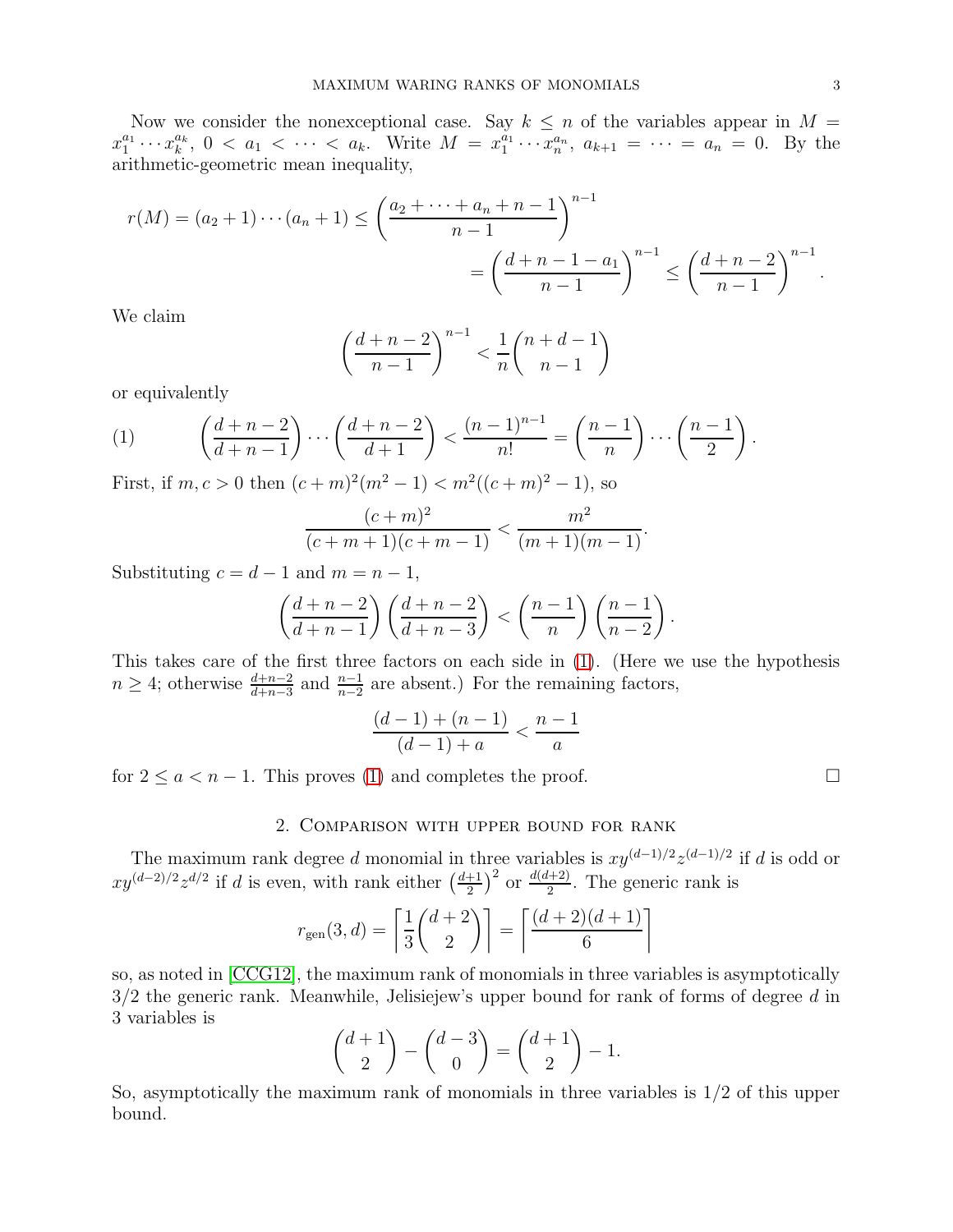#### 4 ZACH TEITLER

#### 3. A non-monomial example

We break briefly from the monomial case to discuss an example of a form in  $n = 4$  variables of degree  $d = 3$  with higher than generic rank.

**Proposition 2.** Let  $F = x^2y + y^2z$  be the plane cubic of rank 5. Let  $G = F + w^3$ . Then  $r(G) = 6 > r_{gen}(4, 3) = 5.$ 

*Proof.* Clearly  $r(G) \leq 6$ . The Waring rank of F is its rank as a symmetric tensor. This is equal to the rank of F as a (not necessarily symmetric) tensor by  $[BL11, Cor. 1.10]$ . Furthermore the tensor rank of G is greater than or equal to the tensor rank of F plus 1, by [\[BL13\]](#page-6-15), Proposition 5.5(i) with  $p_3 = 0$ . Finally the Waring rank of G is at least as great as its tensor rank. This shows  $r(G) \geq 6$ .

One expects this to be the first member of a family of such examples. We thank Jarek Buczyński for suggesting the example and proof.

# 4. Sums of pairwise coprime monomials

If  $M_1, \ldots, M_t$  are pairwise coprime monomials, that is, involving pairwise disjoint sets of variables, then  $r(M_1 + \cdots + M_t) = \sum r(M_i)$  [\[CCG12\]](#page-6-13).

**Example 3.** The form  $F = x_1 x_2^2 + x_3 x_4^2$ , with  $n = 4$ ,  $d = 3$ , has higher than generic rank: (2)  $r(x_1x_2^2 + x_3x_4^2) = 6 > r_{\text{gen}}(4,3) = 5.$ 

<span id="page-3-0"></span>Conjecture 4. *Every sum of pairwise coprime monomials in*  $n \geq 4$  *variables, of degree*  $d \geq 3$ , has rank strictly less than the generic rank, with the following list of exceptions in  $(n, d) = (4, 3)$ :  $x_1x_2^2 + x_3x_4^2$  has rank 6*, strictly greater than*  $r_{gen}(4, 3) = 5$ ;  $x_1x_2x_3 + x_4^3$  and  $x_1x_2^2 + x_3^3 + x_4^3$  have rank 5*, equal to the generic rank.* 

In the remainder of this section we gather some evidence for this conjecture.

We fix notation:  $F = M_1 + \cdots + M_t$ , where  $M_i$  involves exactly  $s_i$  variables,  $n = \sum s_i$ ,  $s_1 \geq \cdots \geq s_t \geq 1$ .

First, we consider some easy extreme cases. Theorem [1](#page-1-1) takes care of the case  $t = 1$ , i.e., a single monomial. At the other extreme,  $t = n$ ,  $s_1 = \cdots = s_n = 1$ , F is a Fermat polynomial with rank n. It is easy to check  $r_{gen}(n, d) > n$  when  $d \geq 3$ : perhaps most simply,  $r_{gen}(n, d) > r_{gen}(n, 2) = n.$ 

Second, we consider the situation asymptotically. Fix  $s_1, \ldots, s_t$  and let  $d \to \infty$ . For each d take F to maximize rank, subject to the choice of  $s_i$  and d. Since  $M_i$  is a monomial of degree d in  $s_i$  variables,  $r(M_i) \leq (1 + \frac{d-1}{s_i-1})^{s_i-1}$ . So as  $d \to \infty$ ,  $r(F)$  is asymptotically  $(d/(s_1-1))^{s_1-1}$ (times the number of  $s_i$  equal to  $s_1$ ), while  $r_{gen}(n, d)$  is asymptotically  $d^{n-1}/n!$ . If  $s_1 < n$ then  $r(F) < r_{\text{gen}}(n, d)$  for  $d \gg 0$ .

Third, we consider  $F$  of the following special form.

**Proposition 5.** Define F as follows. If  $n = 2k$  is even,

$$
F = x_1 x_2^{d-1} + \dots + x_{2k-1} x_{2k}^{d-1}.
$$

*If*  $n = 2k + 1$  *is odd,* 

$$
F = x_1 x_2^{d-1} + \dots + x_{2k-1} x_{2k}^{d-1} + x_{2k+1}^d.
$$

*Suppose*  $n \geq 4$  *and*  $d \geq 3$ *, and*  $(n, d) \neq (4, 3)$ *. Then*  $r(F) < r_{gen}(n, d)$ *.*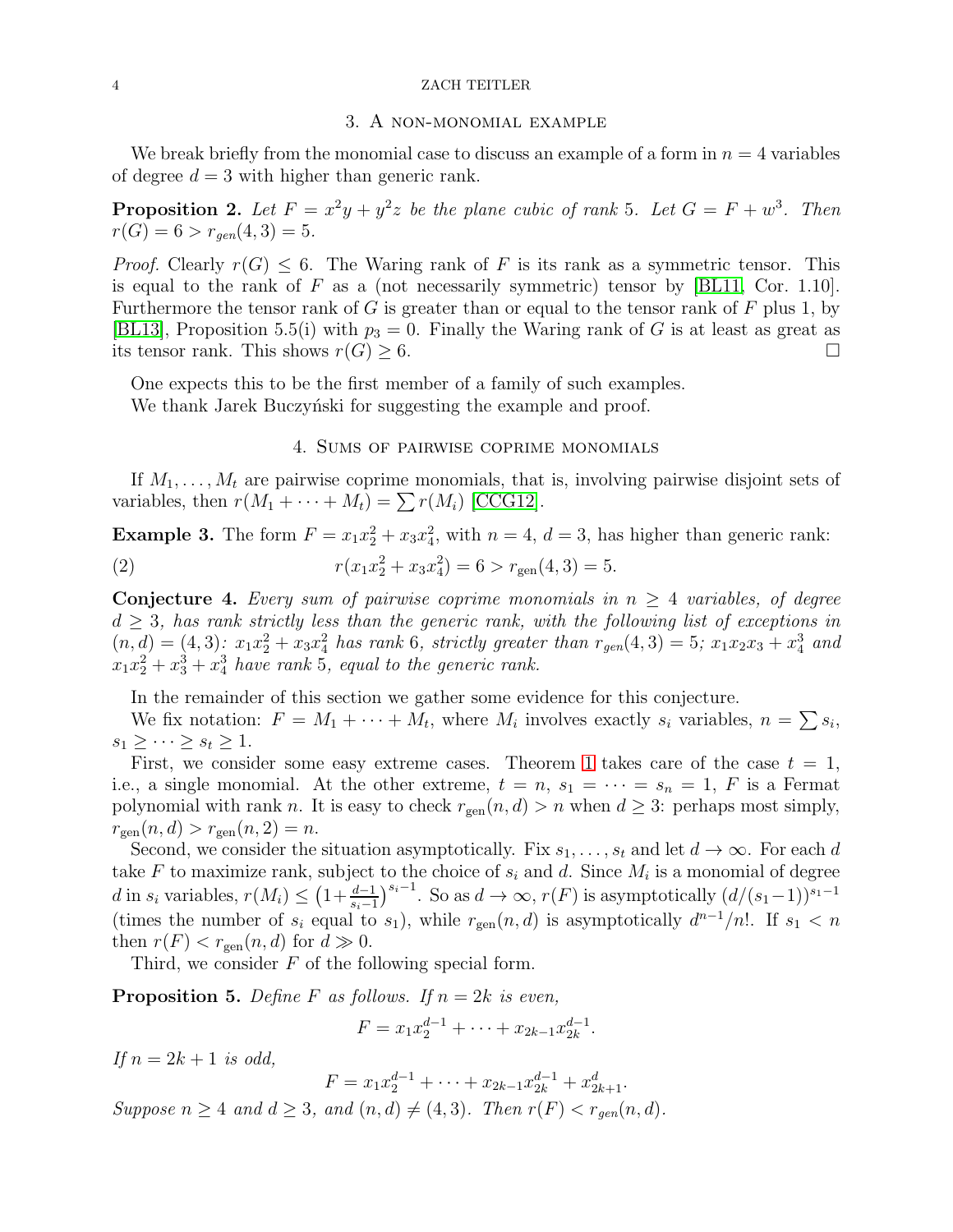*Proof.* We show

$$
\left\lfloor \frac{n}{2} \right\rfloor d + 1 \le \left\lceil \frac{1}{n} {d + n - 1 \choose n - 1} \right\rceil,
$$

the left hand side being either  $r(F)$  or  $r(F)+1$ , and the right hand side being either  $r_{gen}(n, d)$ or  $r_{gen}(n, d) - 1$  in the exceptional cases. If  $n \geq 4$  and  $d \geq 3$  then

$$
\frac{1}{n} \binom{d+n-1}{n-1} \ge \frac{1}{n} \binom{d+n-1}{3}
$$
\n
$$
= \frac{(n+d-1)(n+d-2)(n+d-3)}{6n}
$$
\n
$$
= \frac{n^3 + 3n^2(d-2) + n(3d^2 - 12d + 11) + (d-1)(d-2)(d-3)}{6n}
$$
\n
$$
\ge \frac{n^2 + 3n(d-2) + (3d^2 - 12d + 11)}{6}
$$
\n
$$
= \frac{nd}{2} + \frac{n(n-6) + 3(d-2)^2 - 1}{6}.
$$

We have  $n(n-6) + 3(d-2)^2 \ge 7$  if  $n \ge 7$ , or if  $n = 6$  and  $d \ge 4$ , or if  $n = 5$  and  $d \ge 4$ , or if  $n = 4$  and  $d \geq 5$ .

If  $n > 4$  and  $\overline{d} > 3$  then  $\binom{n+d-1}{n-1}$  $\binom{+d-1}{n-1}$  >  $\binom{n+d-1}{3}$  $\binom{d-1}{3}$ . If  $n = 4$  and  $d > 4$  then  $(d-1)(d-2)(d-3) > 0$ , so the second inequality (fourth line) in the above string of equations is strict. If  $n > 6$  and  $d = 3$  then  $n(n-6) + 3(d-2)^2 > 7$ . In all of these cases the strict inequality means that F has strictly less than generic rank.

The only remaining cases are  $(n, d) = (6, 3), (5, 3), (4, 4)$ , in which one easily checks by hand that  $F$  has strictly less than generic rank. Explicitly:

|           |      | $(n,d)$ $r(F)$ $\lfloor \frac{n}{2} \rfloor + 1$ $\lceil \frac{1}{n} {d+n-1 \choose n-1} \rceil$ $r_{gen}(n,d)$ |               |
|-----------|------|-----------------------------------------------------------------------------------------------------------------|---------------|
| $(6,3)$ 9 | - 10 | -10                                                                                                             | <sup>10</sup> |
| $(5,3)$ 7 |      |                                                                                                                 |               |
| $(4,4)$ 8 |      |                                                                                                                 | 10            |

This completes the proof.

Fourth, we consider another special form, as follows.

**Proposition 6.** Suppose  $n = kd$ ,  $d \geq 3$ , and define

$$
F = x_1 \cdots x_d + \cdots + x_{n-d+1} \cdots x_n.
$$

*Then*  $r(F) = 2^{d-1}k < r_{gen}(n, d)$ *, except if*  $d = 3$ *,*  $k = 1$ *.* 

*Proof.* If  $k = 1$  then F is a monomial and we are done. If  $k = 2$  then  $r(F) = 2^d$  and

$$
r_{\text{gen}}(2d,d) \geq \frac{1}{2d}\binom{3d-1}{d} > \frac{(2d)^{d-1}}{d!}
$$

and  $d^{d-1}/d! > 2$  for  $d \ge 4$ . If  $k = 2$  and  $d = 3$ ,  $r(F) = 8$  and  $r_{gen}(6, 3) = 10$ .

Now assume  $k \geq 3$ . Then

$$
r_{\mathrm{gen}}(n,d)\geq \frac{1}{n}\binom{n+d-1}{d}=\frac{1}{kd}\binom{kd+d-1}{d}>\frac{(kd)^{d-1}}{d!}>k^{d-1}
$$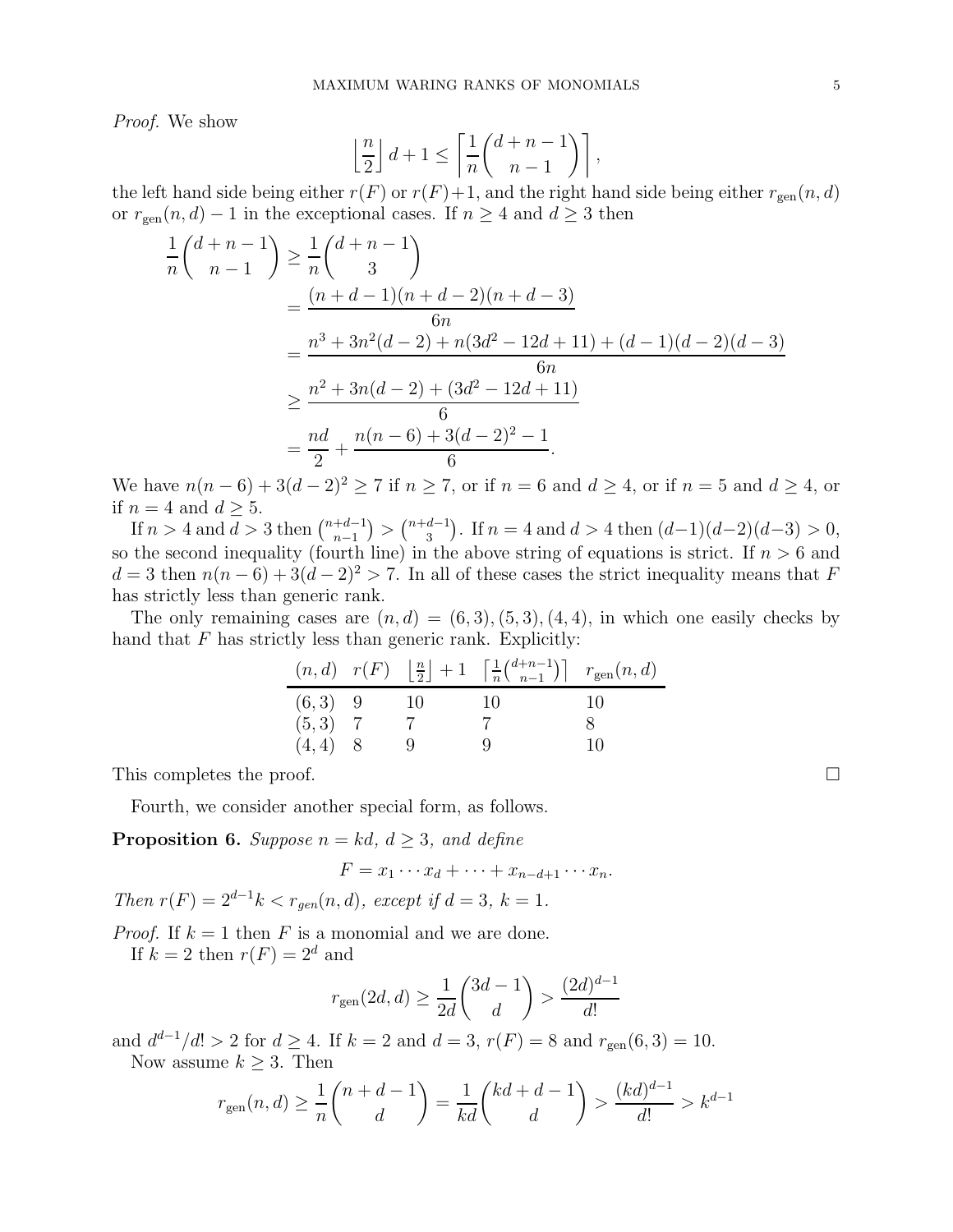and we claim  $k^{d-1} \geq 2^{d-1}k$  for  $d \geq 4$ . This holds if and only if  $d \geq 1 + \frac{\log k}{\log k - \log 2}$ . This is a decreasing function and  $d \geq \log 3/(\log 3 - \log 2) = 2.7095...$ , giving the claim.

Finally if  $k \geq 3$  and  $d = 3$  then  $r(F) = 4k$  while

$$
r_{\text{gen}}(3k,3) \ge \frac{1}{3k} {3k+2 \choose 3} = \frac{(3k+2)(3k+1)}{6}
$$

and

$$
9k^2 + 5k - 4 = (k+1)(9k-4) > 0
$$

for  $k > 4/9$ , showing  $(3k+2)(3k+1)/6 > 4k$ .

Fifth, finally, and perhaps most convincingly, it is easy to run a computer program to check, for a given n and d, for all partitions  $s_1 + \cdots + s_t = n$ , if the maximum rank of F is less than the generic rank. Checking this for, say,  $4 \leq n \leq 20$  and  $3 \leq d \leq 20$ , is very quick (under 2 seconds). See the Appendix for a simple version of such a program.

### Appendix

We list some simple Macaulay2 code to check Conjecture [4.](#page-3-0)

```
rgen = (n,d) \rightarrow (if ( n == 1 or d == 1 ) then return 1;
  if (d == 2) then return n;
  if (\{n,d\} == \{3,4\}) then return 6;
  if ( {n,d} == {5,3} ) then return 8;
  if (\{n,d\} == \{4,4\}) then return 10;
  if ( {n,d} == {5,4} ) then return 15;
  return ceiling((1/n)*binomial(n+d-1,d)););
upperRank = (n,d) -> ( -- crude upper bound
  if ( n == 1 ) then return 1;
  if ( d == 1 ) then return 1;
  return (1+(d-1)/(n-1))^-(n-1);
);
checkit = (Nmax, Dmax) -> (for n from 4 to Nmax do (
    for p in partitions(n) do (
      pparts := tolist(p);for d from 3 to Dmax do (
        upperRankTotal := sum(pparts, s \rightarrow upperRank(s, d));if(upperRankTotal >= rgen(n,d)) then (
          << "----------" << endl;
          << "n: " << n << endl;
          << "d: " << d << end1;<< "p: " << toString(pparts) << endl;
        );
      );
```